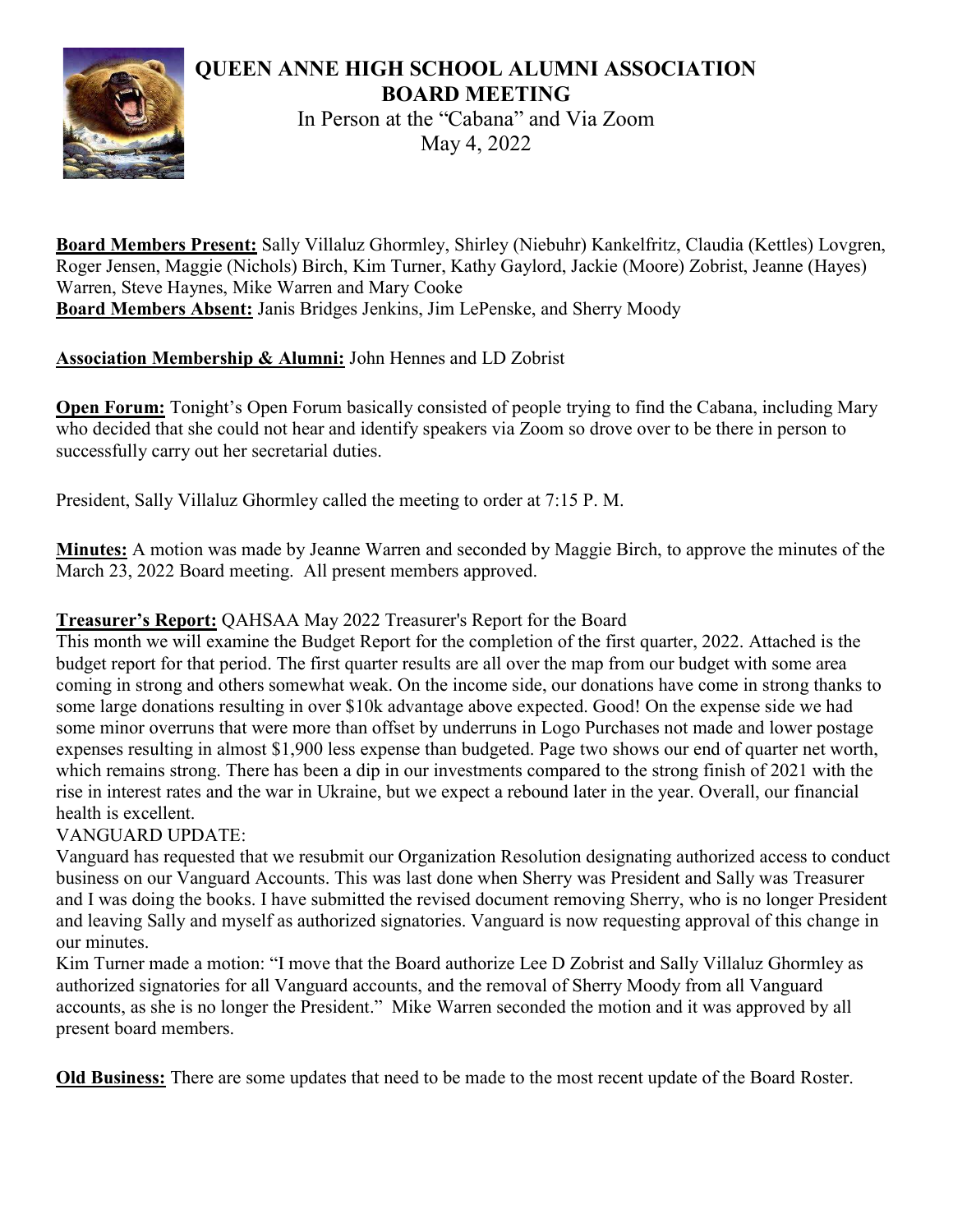#### • New Business:

Events Committee – The Spring Luncheon - per Jackie we already have about 60 reservations. Check-in Desk will be Mary and Janice – there will be people that pay and the door and some that will be comped (teachers) and these will need to be marked on the sheet for accounting purposes to reconcile with the Yacht Club.

Walk Ins- Pay  $1<sup>st</sup>$ , then hand written name tag (have blanks) and meal ticket – The SYC always has a few extra meals.

Jeanne will liaison with the Yacht club to see what we need and make sure we have the "merchandise room".

Decorations – Shirley and Jeanne will handle these.

Merchandise – How will be get it there? Sally and Mary will meet at the locker on Sat. morning when they open at 9am, load up all the merchandise and the cash box - make sure \$100 is in there and have \$50 cash for change for drink tickets and 50/50 – Sally will bring the \$50.00 and be reimbursed during the luncheon – then Mary and Sally drive it to the Yacht Club. It was determined that merchandise would only be sold before the luncheon - the sales team will be Maggie, her friend, "Stippy", and Sally. Maggie requests (2) Easels from the Yacht Club for displaying merchandise.

Roger and Jeanne will sell drink tickets.

Claudia will do the 50/50 raffle.

Kathy will oversee the Basket / Artwork Silent Auction Table.

Claudia can help decorate – what time can we be at the Yacht Club? 9:30 – which is when we will probably have the merchandise there.

Confirming that LD and Jackie will be in California, Mary will print the name tags, etc.

Baskets & Grizzly Art will be done with a minimum bid Silent Auction where the winner only will be announced:

- Jeanne will do a homemade Almond Rocha Basket with Wine
- Sally and Mary will do a basket
- Claudia will do a basket with Magnolia Midcentury Memories

Voting at the luncheon – Jeanne proposes that instead of printing a ballot, those who are up for re-election stand up and then the vote is taken. Another thought would be to have a Black Board or White Board listing the members up for re-election for all to see – it was left to Jeanne to handle this.

Board Members up for re-election are Maggie Birch, Kathy Gaylord, Sally Villaluz Ghormley -current President, and Jim LePenske.

Program? Do we really need one? Roger as the MC of the luncheon will handle it. He requested a 3–5-minute welcome speech from Madam President, Sally Villaluz Ghormley which she consented to deliver.

Picnic – The Permit has been paid to the city for Magnolia Park on Aug. 13. Please note that this is nonrefundable. It was decided that we will have our Board Meeting at the Picnic site on Aug. 3. Maggie asked if we should put an ad in the Magnolia News and it was decided no because that would invite too many non-QA grads.

As we headed into the Committee Reports Steve on Zoom pointed out that he could not hear anyone clearly on Zoom except for Sally who was sitting closest to the microphone, he proposed a \$20 to \$30 handheld mike to be handed around to each speaker during the meeting so that those on Zoom could hear clearly – a good possibility! He asked if we are using wi-fi or a hotspot, Sally let us know that we are using a 5-G Hot Spot.